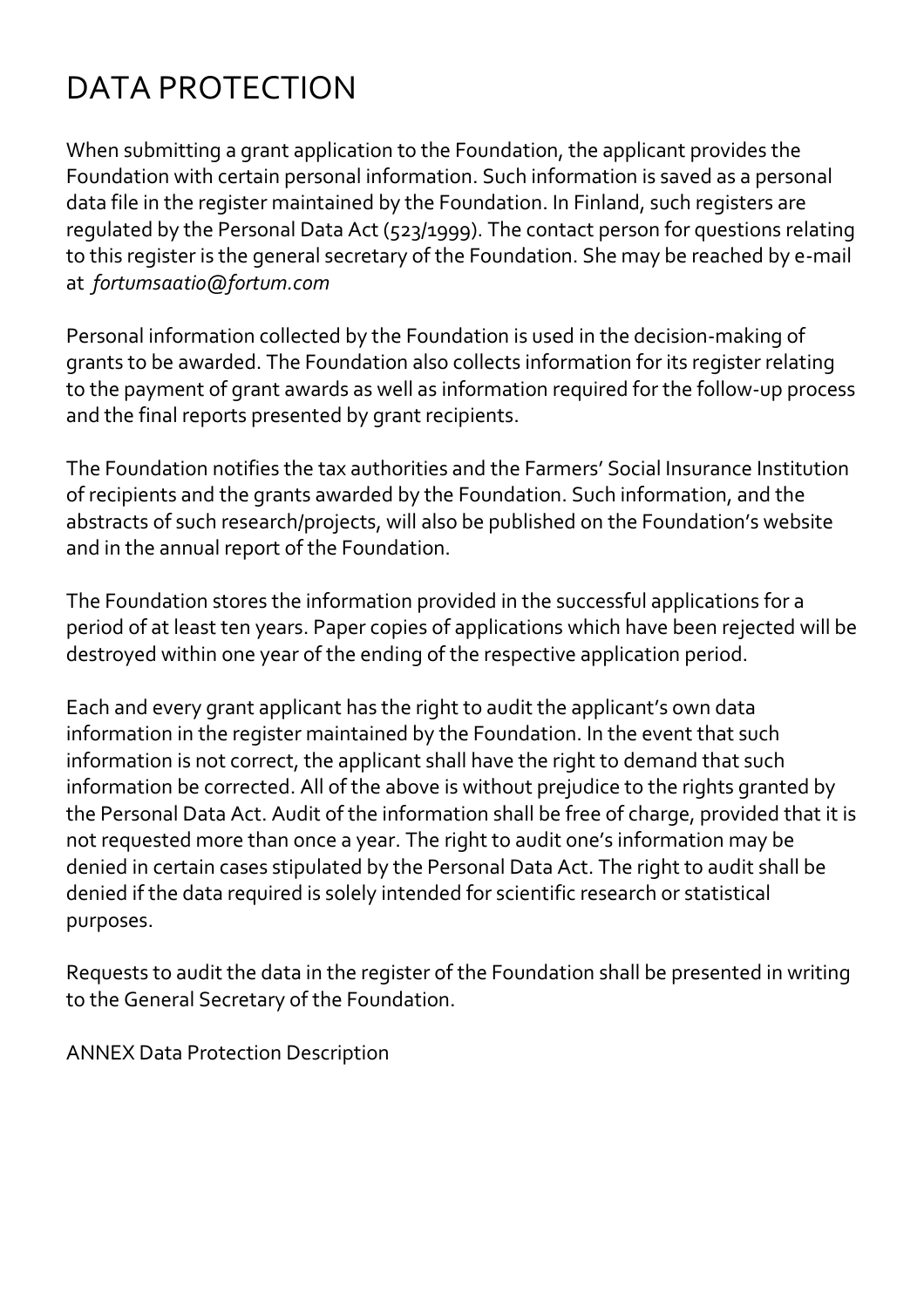## **DATA PROTECTION DESCRIPTION OF THE FOUNDATION**

| 1. Controller                                                                        | Fortum Foundation<br>Keilalahdentie 2-4<br>FIN - 02150 ESPOO<br>Finland<br>fortumsaatio@fortum.com                                                                                                                                                                                                                                                                                                                                                                                                                                                                                                                                                                                                                        |
|--------------------------------------------------------------------------------------|---------------------------------------------------------------------------------------------------------------------------------------------------------------------------------------------------------------------------------------------------------------------------------------------------------------------------------------------------------------------------------------------------------------------------------------------------------------------------------------------------------------------------------------------------------------------------------------------------------------------------------------------------------------------------------------------------------------------------|
| 2. Contact person                                                                    | Pia Hara<br><b>General Secretary</b><br>fortumsaatio@fortum.com                                                                                                                                                                                                                                                                                                                                                                                                                                                                                                                                                                                                                                                           |
| 3. Name of<br>the data file                                                          | Register of grant applicants, grant recipients and grant<br>payments.                                                                                                                                                                                                                                                                                                                                                                                                                                                                                                                                                                                                                                                     |
| 4. Purpose of<br>processing<br>personal data /<br>Purpose of use<br>of the data file | Register of grant applicants:<br>for the decision making process of grants to be awarded<br>Register of grant payments:<br>for the payment of grants awarded and their follow-up, for notifications to<br>be made to the Finnish officials<br>Register of grant recipients:<br>for follow-up of the progress of the awarded research/projects, and for<br>making of the required reports by grant recipients                                                                                                                                                                                                                                                                                                              |
| 5. Contents of<br>the data file                                                      | Register of grant applicants:<br>The grant applicant's name, title or profession, contact info, date of birth or<br>business ID, purpose of use of the grant applied, names of the members of<br>the prospective research/work group, applied grant amount and time period,<br>grants previously granted by the Foundation, degrees completed by the<br>applicant, references, other grants previously received by the applicant,<br>pending grant applications and other information and attachments provided<br>by the applicant.<br>Register of grant payments:<br>In addition to the information provided above, social security number, bank<br>account number, date when grant awarded, amount and payment details. |
|                                                                                      | Register of grant recipients:<br>In addition to the information provided above, the following information<br>provided by the applicant who has been awarded a grant: information<br>relating to such research/project and its progress, outcome, publications and                                                                                                                                                                                                                                                                                                                                                                                                                                                         |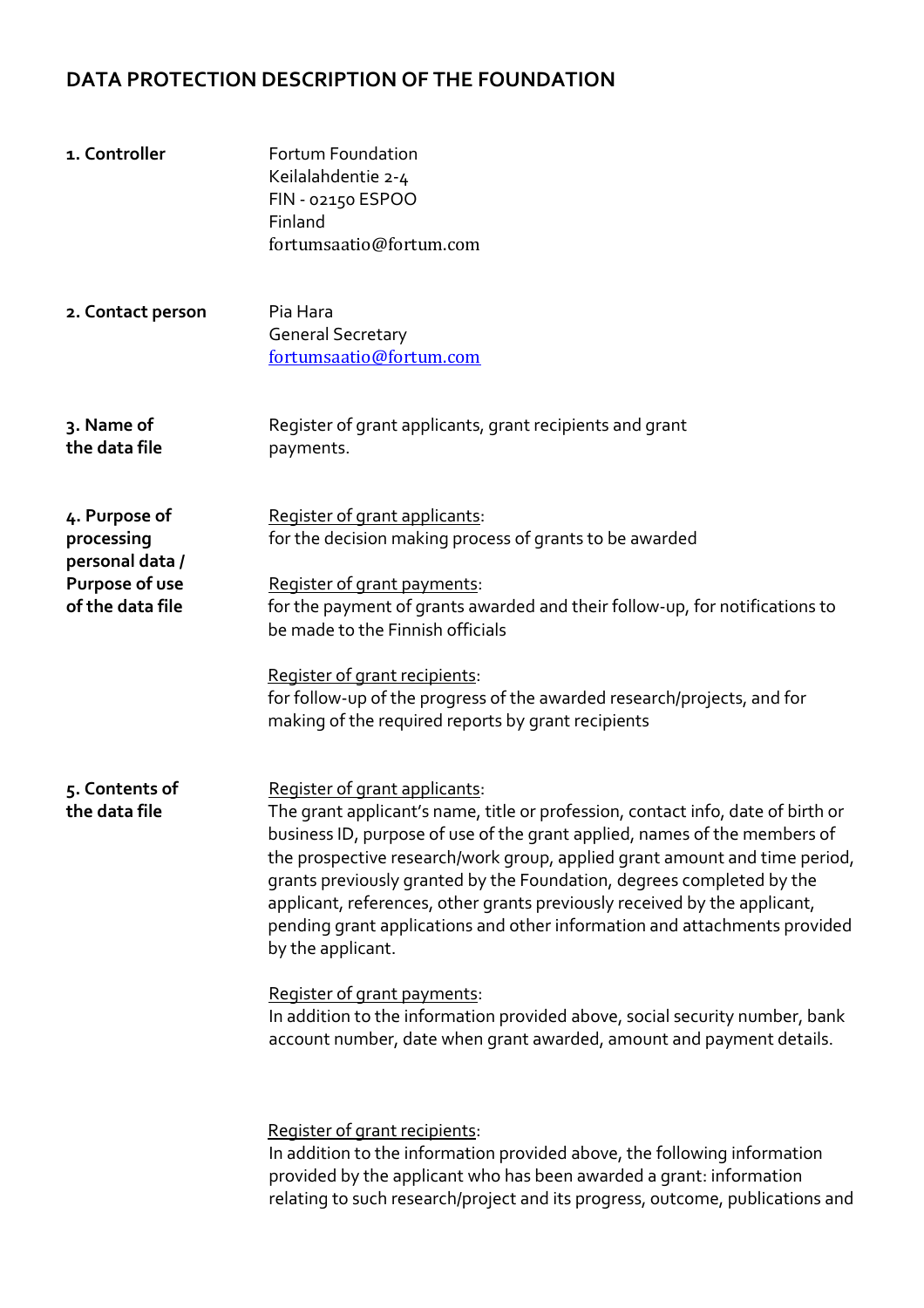|                                                 | other information as provided by the successful applicant in his/her reports<br>and relevant attachments.                                                                                                                                                                                                                                                                                                                            |
|-------------------------------------------------|--------------------------------------------------------------------------------------------------------------------------------------------------------------------------------------------------------------------------------------------------------------------------------------------------------------------------------------------------------------------------------------------------------------------------------------|
| 6. Regular sources<br>of data                   | Information provided by the applicant.                                                                                                                                                                                                                                                                                                                                                                                               |
| 7. Regular<br>destinations of<br>disclosed data | Grants awarded are published on the website of the foundation<br>and in the annual report of the Foundation.<br>The Foundation notifies the tax authorities and the Farmers' Social Insurance<br>Institution of the grants awarded and their recipients, in accordance with<br>Section 141b of the Farmers' Pension Act.                                                                                                             |
| 8. Data transfers<br>outside of EU<br>or EEA    | No such transfers.                                                                                                                                                                                                                                                                                                                                                                                                                   |
| 9. Principles of<br>data file protection        | A. Manual material (place of storage and protection)<br>In locked and technically access controlled facilities.                                                                                                                                                                                                                                                                                                                      |
|                                                 | Successful applications will be stored for a period of ten years from the grant<br>decision. Rejected applications will be destroyed within one year of the<br>ending of the respective application period.                                                                                                                                                                                                                          |
|                                                 | B. Electrical material (principles of management of register and access-<br>control and physical protection of equipment)                                                                                                                                                                                                                                                                                                            |
|                                                 | Only pre-approved persons are granted the right to use the register. Access<br>to the data requires a login username and password. The connections are<br>protected by SSL-encryption.                                                                                                                                                                                                                                               |
|                                                 | The web service provider, Aspicore Oy, is responsible for the protection of<br>the relevant equipment. All equipment is located in an access-controlled<br>data center with 24 hour supervision, with proper fire protection and a<br>system for fire alarm and reserve power. Such premises fulfil the<br>requirements set forth by Office of Communications for such equipment<br>(Viestintävirasto 48 A/2003, "Import premises"). |
| 10. Right of audit                              | The grant applicant and recipient have the right to audit their personal data<br>included in the register maintained by the Foundation. The audit is free of<br>charge if requested not more than once a year.                                                                                                                                                                                                                       |
|                                                 | Request for audit is to be presented with a personally signed written letter<br>addressed to:<br>Risto Sormunen<br><b>Foundation Officer</b>                                                                                                                                                                                                                                                                                         |